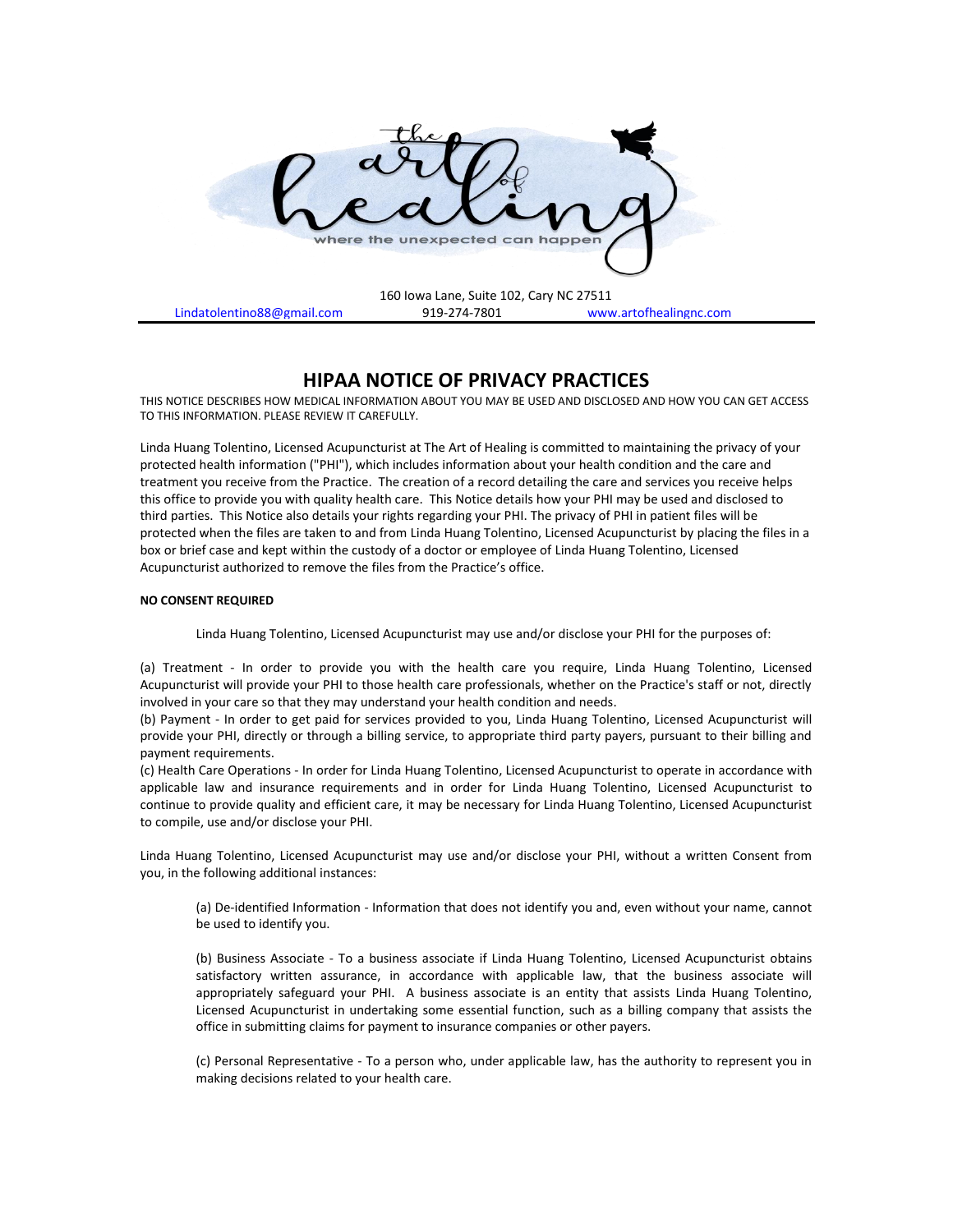(d) Emergency Situations -

- (i) for the purpose of obtaining or rendering emergency treatment to you provided that Linda Huang Tolentino, Licensed Acupuncturist attempts to obtain your Consent as soon as possible; or
- (ii) to a public or private entity authorized by law or by its charter to assist in disaster relief efforts, for the purpose of coordinating your care with such entities in an emergency situation.

(e) Communication Barriers - If, due to substantial communication barriers or inability to communicate, Linda Huang Tolentino, Licensed Acupuncturist has been unable to obtain your Consent and Linda Huang Tolentino, Licensed Acupuncturist determines, in the exercise of its professional judgment, that your Consent to receive treatment is clearly inferred from the circumstances.

(f) Public Health Activities - Such activities include, for example, information collected by a public health authority, as authorized by law, to prevent or control disease and that does not identify you and, even without your name, cannot be used to identify you.

(g) Abuse, Neglect or Domestic Violence - To a government authority if Linda Huang Tolentino, Licensed Acupuncturist is required by law to make such disclosure. If Linda Huang Tolentino, Licensed Acupuncturist is authorized by law to make such a disclosure, it will do so if it believes that the disclosure is necessary to prevent serious harm.

(h) Health Oversight Activities - Such activities, which must be required by law, involve government agencies and may include, for example, criminal investigations, disciplinary actions, or general oversight activities relating to the community's health care system.

(i) Judicial and Administrative Proceeding - For example, Linda Huang Tolentino, Licensed Acupuncturist may be required to disclose your PHI in response to a court order or a lawfully issued subpoena.

(j) Law Enforcement Purposes - In certain instances, your PHI may have to be disclosed to a law enforcement official. For example, your PHI may be the subject of a grand jury subpoena. Or, Linda Huang Tolentino, Licensed Acupuncturist may disclose your PHI if Linda Huang Tolentino, Licensed Acupuncturist believes that your death was the result of criminal conduct.

(k) Coroner or Medical Examiner - Linda Huang Tolentino, Licensed Acupuncturist may disclose your PHI to a coroner or medical examiner for the purpose of identifying you or determining your cause of death.

(l) Organ, Eye or Tissue Donation - If you are an organ donor, Linda Huang Tolentino, Licensed Acupuncturist may disclose your PHI to the entity to whom you have agreed to donate your organs.

(m) Research - If Linda Huang Tolentino, Licensed Acupuncturist is involved in research activities, your PHI may be used, but such use is subject to numerous governmental requirements intended to protect the privacy of your PHI and that does not identify you and, even without your name, cannot be used to identify you.

(n) Avert a Threat to Health or Safety - Linda Huang Tolentino, Licensed Acupuncturist may disclose your PHI if it believes that such disclosure is necessary to prevent or lessen a serious and imminent threat to the health or safety of a person or the public and the disclosure is to an individual who is reasonably able to prevent or lessen the threat.

(o) Workers' Compensation - If you are involved in a Workers' Compensation claim, Linda Huang Tolentino, Licensed Acupuncturist may be required to disclose your PHI to an individual or entity that is part of the Workers' Compensation system.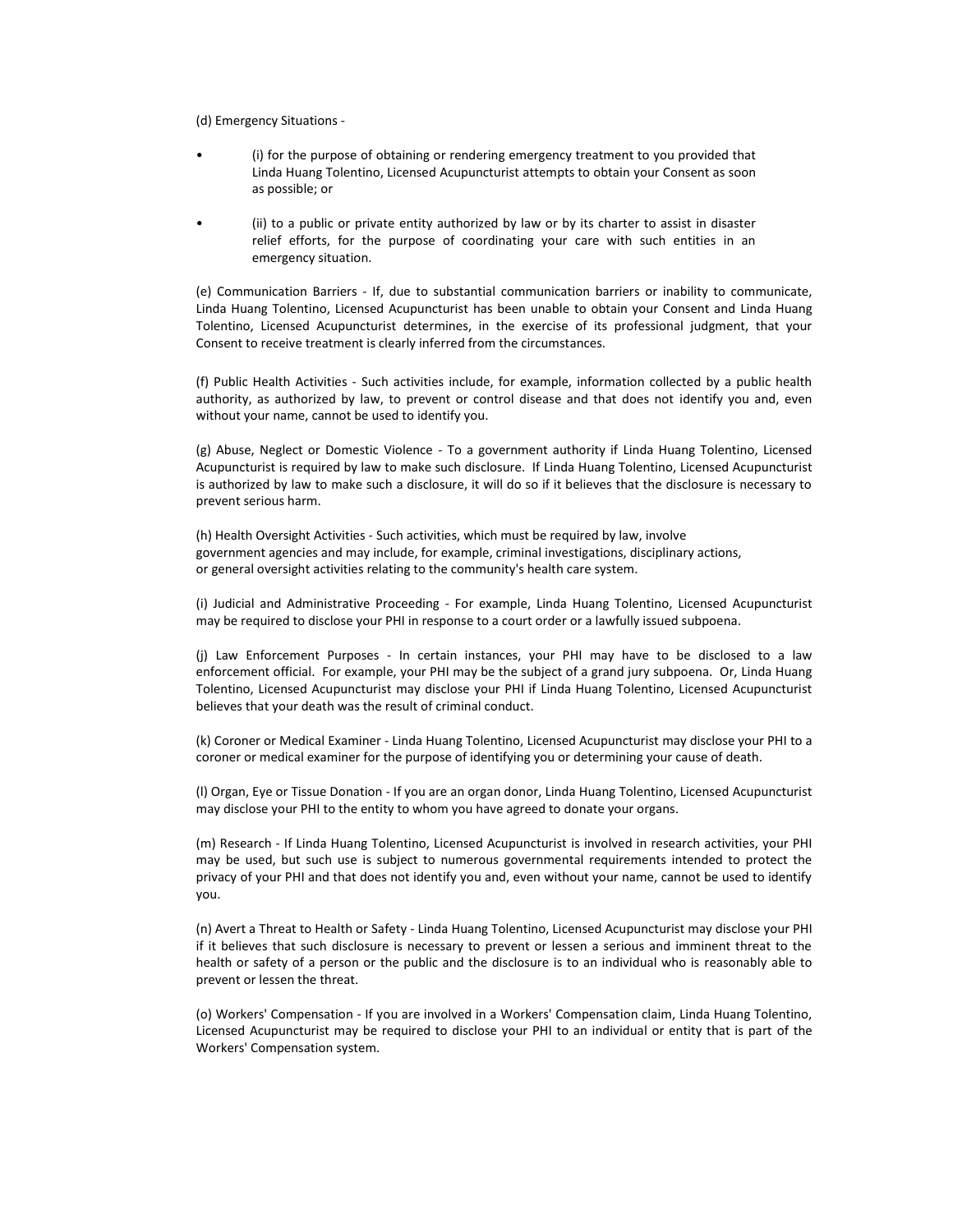## **Appointment Reminders**

• Your health care provider or a staff member may disclose your health information to contact you to provide appointment reminders. If you are not at home to receive an appointment reminder, a message will be left on your answering machine, voice mail, or with the person who answers the call.

• You have the right to refuse us authorization to contact you to provide appointment reminders. If you refuse us authorization, it will not affect the treatment we provide to you.

#### **Sign-in Log**

This Practice maintains a sign-in log for individuals seeking care and treatment in the office. This sign-in sheet are located in a position where staff can readily see who is seeking care in the office, as well as the individual's location within the Practice's office suite. This information may be seen by, and is accessible to, others who are seeking care or services in the Practice's offices.

## **Family/Friends**

Linda Huang Tolentino, Licensed Acupuncturist may disclose to your family member, other relative, a close personal friend, or any other person identified by you, your PHI directly relevant to such person's involvement with your care or the payment for your care unless you direct Linda Huang Tolentino, Licensed Acupuncturist to the contrary. Linda Huang Tolentino, Licensed Acupuncturist may also use or disclose your PHI to notify or assist in the notification (including identifying or locating) a family member, a personal representative, or another person responsible for your care, of your location, general condition or death. However, in both cases, the following conditions will apply:

- (a) If you are present at or prior to the use or disclosure of your PHI, Linda Huang Tolentino, Licensed Acupuncturist may use or disclose your PHI if you agree, or if Linda Huang Tolentino, Licensed Acupuncturist can reasonably infer from the circumstances, based on the exercise of its professional judgment that you do not object to the use or disclosure.
- (b) If you are not present, Linda Huang Tolentino, Licensed Acupuncturist will, in the exercise of professional judgment, determine whether the use or disclosure is in your best interests and, if so, disclose only the PHI that is directly relevant to the person's involvement with your care.

## **AUTHORIZATION**

Uses and/or disclosures, other than those described above, will be made only with your written Authorization.

#### **Your Right to Revoke Your Authorization**

You may revoke your authorization to us at any time; however, your revocation must be in writing.

#### **Restrictions**

You may request restrictions on certain use and/or disclosure of your PHI as provided by law. However, Linda Huang Tolentino, Licensed Acupuncturist is not obligated to agree to any requested restrictions. To request restrictions, you must submit a written request to the Practice's Privacy Officer. In your written request, you must inform Linda Huang Tolentino, Licensed Acupuncturist of what information you want to limit, whether you want to limit the Practice's use or disclosure, or both, and to whom you want the limits to apply. If Linda Huang Tolentino, Licensed Acupuncturist agrees to your request, Linda Huang Tolentino, Licensed Acupuncturist will comply with your request unless the information is needed in order to provide you with emergency treatment

#### **You Have a Right to**

Inspect and obtain a copy your PHI as provided by 45 CFR 164.524. To inspect and copy your PHI, you are requested to submit a written request to the Practice's Privacy Officer. Linda Huang Tolentino, Licensed Acupuncturist can charge you a fee for the cost of copying, mailing or other supplies associated with your request.

Receive confidential communications or PHI by alternative means or at alternative locations. You must make your request in writing to the Practice's Privacy Officer. Linda Huang Tolentino, Licensed Acupuncturist will accommodate all reasonable requests.